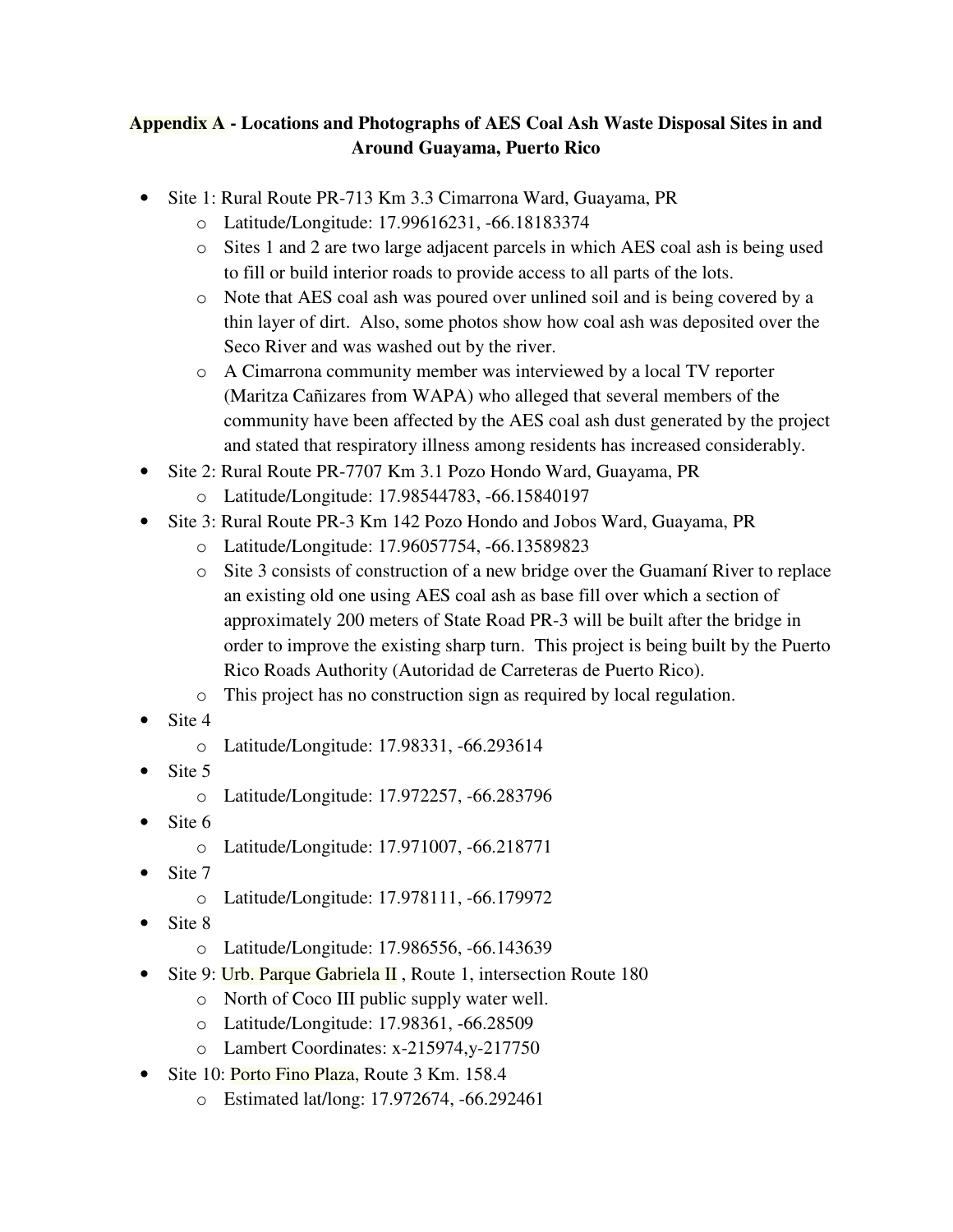- Site 11: Porto Bello, PR 180, Intersection Manuel Gonzalez Road
	- o Close to La Margarita public supply water well.
	- o 2007690554JPU Lambert X -232506, Lambert Y 216592
	- o Estimated lat/long: 17.970564, -66.294215
- Site 12: Arboleda Shopping Court
	- o Estimated lat/long: 17.973803, -66.292255
- Site 13: Urb. Marbella, Matabuey (Julio Llera Morales) Road, Route 3, Km. 157.9
	- o Just north of many domestic water wells.
	- o Lambert Coordinates: x-215532, y-214603
	- o Estimated lat/long: 17.965657, -66.287251
- Site 14: Urb. Valles de Salinas, Matabuey (Julio Llera Morales) Road, Route 3 Km. 157.9
	- o x-215219, y-215300
	- o Estimated lat/long: 17.967473, -66.286838
- Site 15: Urb. Vistas de Salinas, Matabuey (Julio Llera Morales) Road, Route 3 Km. 157.9
	- $O$  17.96865, -66.28527
	- o Lambert Coordinates: x-215572, y-214903
- Site 16: Urb. Brisas de Evelymar, Matabuey (Julio Llera Morales) Road, Route 3 Km. 157.9
	- $o$  x- 215599, y-215185
	- o Estimated lat/long: 17.969319, -66.286194
- Site 17: Matabuey (Julio Llera Morales) Road, between Route 3 and Villa Sol Street
	- o Estimated lat/long: 17.968117, -66.285343
- Site 18: Route 705, intersection Route 3, Aguirre Sector
	- o Estimated lat/long: 17.965155, -66.227062
- Site 19: Salinas Municipal Landfill, Route 703
	- o Estimated lat/long: 17.957248, -66.236661
- Site 20: Access Road, parallel to Route 706 between Routes 3 and 53
	- o North of San Felipe pubic supply water well.
	- o Estimated lat/long: 17.976876, -66.218503
- Site 21: Santa Paula Oil project site, Route 706, intersection Route 53
	- o Estimated lat/long: 17.994674, -66.219989
- Site 22: Route 706, Ranchos Guayama Sector, between Route 53 north to community exit
	- o Estimated lat/long: 18.05172, -66.208109
- Site 23: Los Recreos Plaza, Route 53, km 138 and access road up to Route 15  $\circ$  17.98143, -66.12625
- Site 24: Urb. Estancias de Dulces Suenos, access through Route 53, km 138
	- o Sinking, mostly abandoned, built on wetlands.